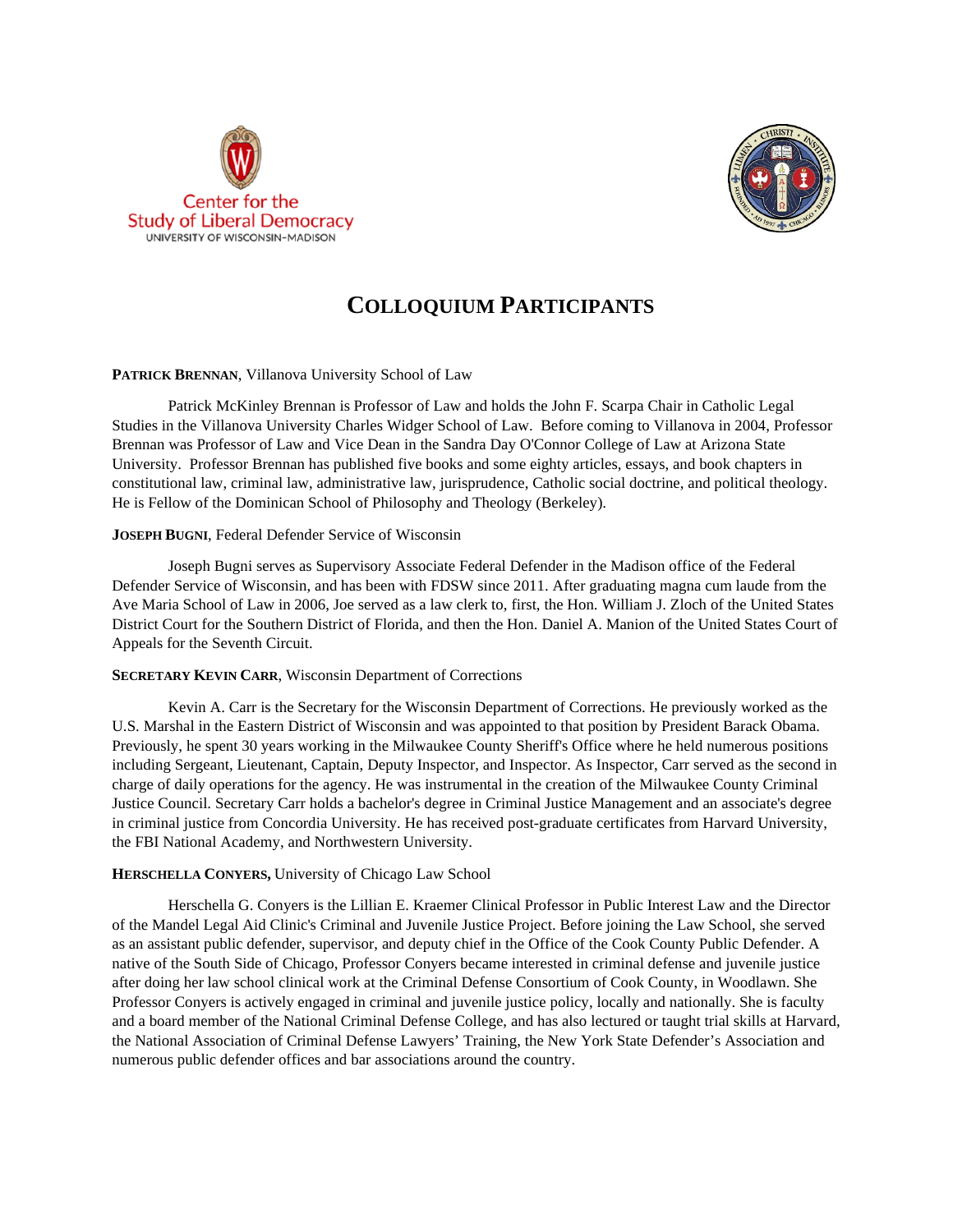#### **REV. JAVIER DEL CASTILLO**, Prelature of Opus Dei

Fr. Javier del Castillo is a priest of the Prelature of Opus Dei and currently serves as the Vicar of Opus Dei in the Midwest. He was a high school chaplain from 2007 to 2013 at the Heights School (Potomac, MD) and Northridge Prep (Niles, IL). He holds a Bachelor's degree in Electrical Engineering (Cooper Union, New York 1998) and a Doctorate in Philosophy (Pontifical University of the Holy Cross, Rome, 2007). For the last few years he has given lectures at the Catholic Lawyers Guild of Chicago on topics relating to faith and reason, social doctrine, and religion and law.

### **MARC O. DEGIROLAMI**, St. John's Law School

Marc O. DeGirolami is the Cary Fields Professor of Law and the Co-director of the Center for Law and Religion at St. John's Law School. He has research interests in law and religion, freedom of speech, constitutional law, tort law, and criminal law. His publications include The Tragedy of Religious Freedom (Harvard University Press 2013) and papers in several law journals. He has written for The New York Times, The New Republic, The Weekly Standard, First Things, Commonweal, and The Library of Law and Liberty.

#### **HON. THOMAS MORE DONNELLY**, Cook County Circuit Court

Thomas Donnelly is an associate judge of the Circuit Court of Cook County, where he is assigned to the Law Division and hears civil jury trials. Judge Donnelly is a faculty member of the National Judicial College and chairs the Illinois Judicial College Board of Trustees, the Illinois Supreme Court's educational arm, which is responsible for the training of Illinois judges and those who assist judges in the court system, including probation officers, court clerks, guardians ad litem, trial court administrators, and law clerks. Before becoming a judge, he clerked for the Honorable Mary Ann G. McMorrow and served as an assistant public defender for thirteen years. He has taught as an adjunct professor at Loyola University Chicago School of Law and in the Mandel Legal Aid Clinic at the University of Chicago Law School in the Mandel Legal Aid Clinic, and has lectured at Washington and Lee Law School, Marquette Law School, and DePaul Law School. Judge Donnelly has written articles on a variety of legal topics, and has served in leadership roles at Loyola's Hank Center for the Catholic Intellectual Heritage, the Lumen Christi Institute, and the Catholic Lawyers Guild of Chicago.

# **MARIA HAWILO**, Loyola University Chicago School of Law

Maria Hawilo is Distinguished Professor in Residence at Loyola Chicago School of Law. She joined Loyola from Northwestern Pritzker School of Law where she was a clinical assistant professor in the Bluhm Legal Clinic. She focuses her teaching and research on the criminal justice system and its vast overreach and disparate impact on African-American and Latino individuals. She also focuses on international law, particularly rule of law and trainings of institutional justice actors. Hawilo has served as a supervising attorney for the District of Columbia's Public Defender Service representing individuals charged with felony criminal offenses. She was a member of the Forensic Practice Group, a committee focused on the use of forensic science in the courtroom. Hawilo served as a law clerk for the Honorable David W. McKean, U.S District Court, Western District of Michigan. At Loyola this fall she is teaching Mass Incarceration.

### **R. H. HELMHOLZ**, University of Chicago Law School

R. H. Helmholz is the Ruth Wyatt Rosenson Distinguished Service Professor of Law in the University of Chicago. He has taught at the University since 1981, before which he taught at Washington University in St. Louis. He is an historian of English law and the medieval canon law. He is the author of Volume One of the Oxford History of the Laws of England, the subtitle of which is: The Canon Law and Ecclesiastical Jurisdiction from 597 to the 1640s (2004) His most recent book is Natural Law in Court (Harvard U. Press, 2015), in which he traces the role played by natural law in legal practice of the courts of Europe, England, and the United States from 1500 to the mid-19th century.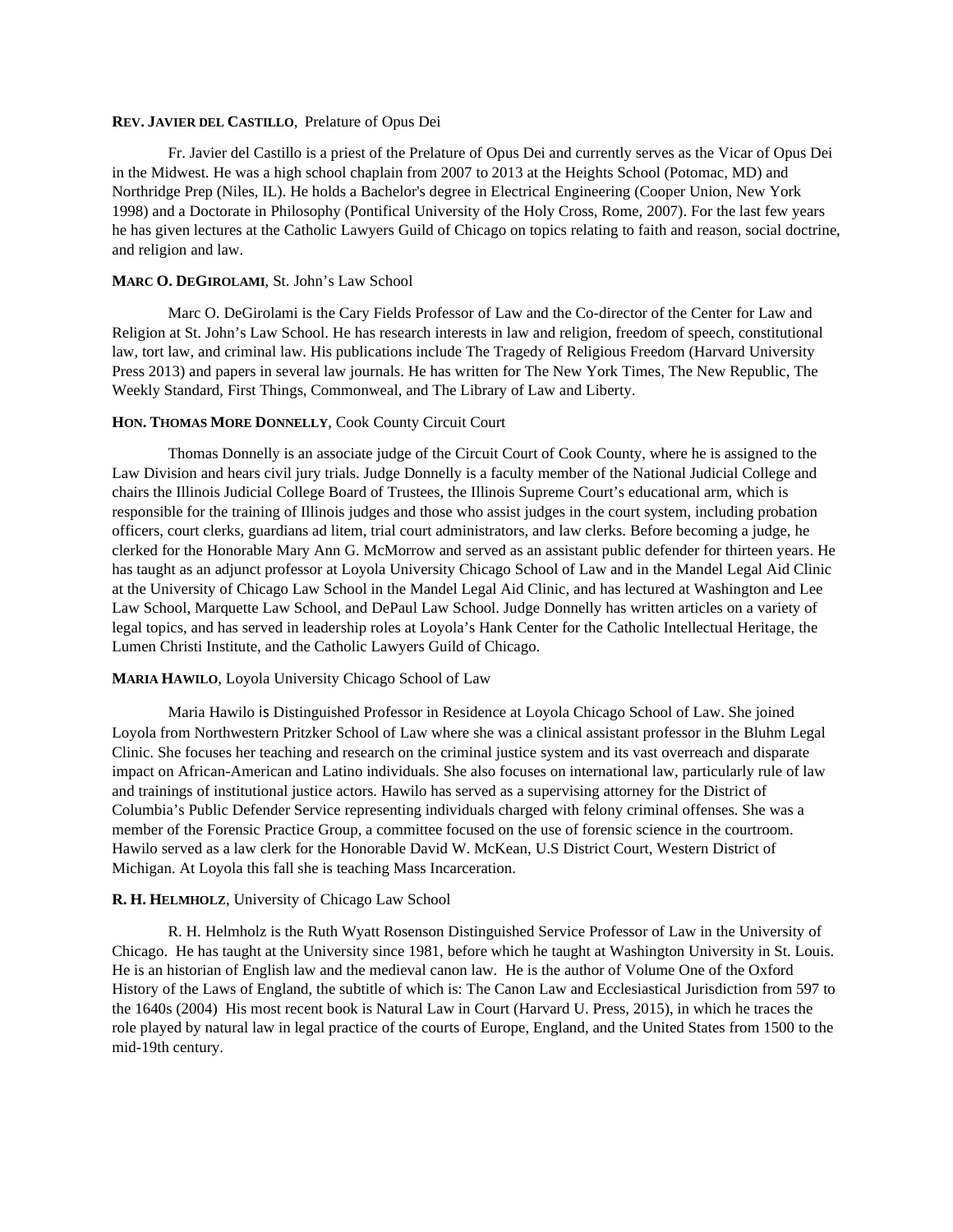### **MOST REV. DONALD J. HYING**, Diocese of Madison

Bishop Donald Joseph Hying has served as Bishop of the Diocese of Madison since 2019. Previously, he served as Bishop of Gary, Indiana (2014-2019), Auxiliary Bishop of the Archdiocese of Milwaukee (2011-2014), and as a priest of the Archdiocese of Milwaukee. As a priest, he served as pastor to many parishes throughout the diocese and as rector of St. Francis de Sales Seminary. Bishop Hying received his bachelor's degree from Marquette University and his master's degree from St. Francis Seminary. He currently serves as the Episcopal Liaison for the National Association of Catholic Chaplains and as Episcopal Advisor to the U.S. Society of St. Vincent de Paul. He is also a member of the United States Conference of Catholic Bishops' Subcommittee to Aid the Church in Central and Eastern Europe and the Committee on the Protection of Children and Young People and the Committee on Catholic Education.

#### **CECELIA KLINGELE**, University of Wisconsin Law School

Cecelia Klingele is an associate professor of law, and a faculty associate of the University of Wisconsin La Follette School of Public Affairs and the Institute for Research on Poverty. Professor Klingele is fascinated by the challenges of managing human behavior, particularly the behavior of those who operate and are subject to the criminal legal system. Her past work has focused on community corrections, correctional programming interventions, and the treatment of violence within the legal system. She has served as Associate Reporter for the American Law Institute's Model Penal Code: Sentencing revision (2012-2018), External Co-Director of the University of Minnesota Robina Institute's Sentencing Law & Policy Program (2013-2018); and as an appointed member of the Policy Advisory Group of the Wisconsin Catholic Conference (2010-2015). Prior to entering academia, Professor Klingele clerked for Chief Judge Barbara B. Crabb of the U.S. District Court for the Western District of Wisconsin, Judge Susan H. Black of the U.S. Court of Appeals for the Eleventh Circuit, and Justice John Paul Stevens of the U.S. Supreme Court. She is a member of the executive board of the Lumen Christi Institute's Catholic Criminal Justice Reform Network (CCJRN) and the leadership team of the Society of Christian Legal Scholars.

# **MICHAEL O'HEAR**, Marquette University Law School

Michael O'Hear is Professor of Law at Marquette Law School, and teaches criminal law and related courses at Marquette Law School. He is the author or coauthor of more than eighty scholarly articles, books, and book chapters on sentencing, criminal procedure, and other legal topics. His books include The Failed Promise of Sentencing Reform, Prisons and Punishment in America: Examining the Facts, Wisconsin Sentencing in the Toughon-Crime Era: How Judges Retained Power and Why Mass Incarceration Happened Anyway, and, with Wayne Logan, the forthcoming casebook Sentencing Law & Policy. Michael is a graduate of Yale College and Yale Law School. After practicing civil and criminal litigation in Chicago, Michael joined the Marquette Law School faculty in 2000 and served as the Law School's first Associate Dean for Research from 2008 to 2015. He was a member of the Milwaukee Fire and Police Commission from 2010 to 2016. He has been awarded the Robert W. Warren Public Service Award by the Eastern District of Wisconsin Bar Association and is an elected member of the American Law Institute.

#### **REV. GREGORY O'MEARA, S.J.**, Marquette University

Rev. Gregory J. O'Meara, S.J., is the rector of the Marquette University Jesuit Community and a professor at Marquette University Law School, where he has been a three-time recipient of the James D. Ghiardi Faculty Award for Teaching Excellence. He left Marquette in 2013 to serve as the rector of the Jesuit community at Creighton University until 2019, during which time he also served as a professor of law at Creighton University Law School. He recently completed a sabbatical at the University of California, Berkeley, School of Law in the Center for the Study of Law and Society, where he researched law and sociology and questions of legal ethics. His prior legal experience includes working as an assistant district attorney in Milwaukee County. Father O'Meara has also served as an expert witness on issues of legal ethics. His areas of research include legal ethics, criminal procedure and questions of legal interpretation.

**MARK OSLER**, University of St. Thomas (MN) Law School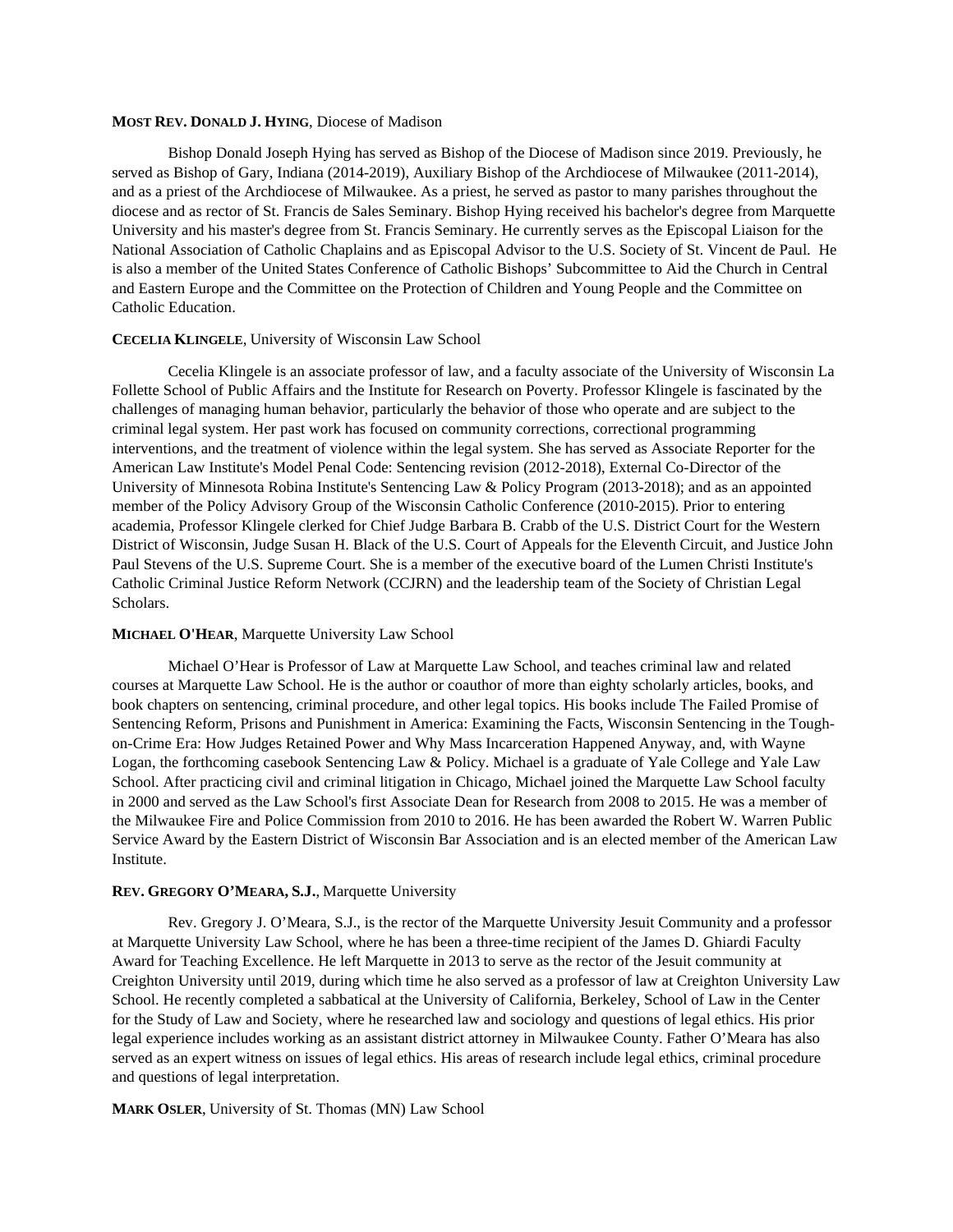Mark Osler is Professor and Robert and Marion Short Distinguished Chair in Law at the University of St. Thomas School of Law. His work advocates for sentencing and clemency policies rooted in principles of human dignity. His writing on clemency, sentencing and narcotics policy has appeared in the New York Times, the Washington Post, the Atlantic, and in many law journals. A former federal prosecutor, he played a role in striking down the mandatory 100-to-1 ratio between crack and powder cocaine in the federal sentencing guidelines by winning the case of *Spears v. United States* in the U.S. Supreme Court, with the Court ruling that judges could categorically reject that ratio. His 2009 book Jesus on Death Row (Abingdon Press) critiqued the American death penalty through the lens of Jesus' trial. His second book, Prosecuting Jesus (Westminster/John Knox, 2016) is a memoir of performing the Trial of Jesus in 11 states. He currently serves as the Ruthie Mattox Chair of Preaching at First Covenant Church-Minneapolis, and held the Byrd Preaching Chair at St. Martin's-by-the-Lake Episcopal Church in 2012. In 2011, he founded the first law school clinic specializing in federal commutations, and in 2015 he co-founded (with Rachel Barkow) the Clemency Resource Center, a one-year pop-up law firm that prepared clemency petitions. Between the two projects, over 100 people have been freed from prison.

#### **STEPHEN J. POPE**, Boston College

Stephen Pope is a Professor of Theological Ethics at Boston College, where he teaches courses on justice, peace and reconciliation, the virtues, and the intersection of science and theology. He received his BA in philosophy from Gonzaga University and his MA and Ph.D. in theological ethics from the University of Chicago. His publications include *Human Evolution and Christian Ethics* (Cambridge University Press, 2007), and *A Step Along the Way: Models of Christian Service* (Orbis, 2015). He is currently working on a book project entitled, *God's Love and Ours: A Christian Ethic of Forgiveness*. He has volunteered for over ten years for the Catholic chaplain's office in a medium security prison in Massachusetts and has been working on post-conflict reconciliation projects with Jesuit Refugee Service in northern Uganda and elsewhere.

#### **BARBARA SELLA**, Wisconsin Catholic Conference

Barbara Sella is the Associate Director for Respect Life and Social Concerns at the Wisconsin Catholic Conference, where she has worked since 2002. A portion of her work focuses on criminal justice reform. She received her PhD in Medieval Studies from the University of Toronto.

#### **FRANCIS X. SHEN**, University of Minnesota/Harvard Medical School

Francis X. Shen, JD, PhD is currently a Professor of Law, McKnight Presidential Fellow, and faculty member in the Graduate Program in Neuroscience at the University of Minnesota. Effective July 2022 he will be an Associate Professor at Harvard Medical School's Center for Bioethics, an Affiliated Faculty Member at Harvard Law School, and an Associate Professor in the Mass General Dept of Psychiatry. In fall 2020 he was the Florence Rogatz Visiting Professor of Law at Yale Law School, teaching Criminal Law. He directs the Shen Neurolaw Lab, whose Lab motto is, "Every story is a brain story." Dr. Shen conducts empirical and legal research at the intersection of law, ethics, neuroscience, and artificial intelligence. He teaches Criminal Law, Evidence, Law & AI, Bioethics & AI, and Law & Neuroscience. Dr. Shen attended St. Louis University High School, and has taught grade school Catholic Faith Formation in Chicago, Madrid, and Minneapolis. In Minneapolis, he is a member of the Word Team at St. Frances Cabrini parish, and serves as the faculty advisor for the Saint Thomas More Society.

# **JOHN STINNEFORD**, University of Florida Levin College of Law

John Stinneford is the Edward Rood Eminent Scholar Chair and Professor of Law at the University of Florida Levin College of Law. He researches, teaches, and consults in the areas of legal ethics, criminal law, criminal procedure, and constitutional law. His work has been cited by the United States Supreme Court, several state supreme courts and federal courts of appeal, and numerous scholars. It has been published in numerous scholarly journals including the Georgetown Law Journal, the Northwestern University Law Review, the Virginia Law Review, the Notre Dame Law Review, and the William & Mary Law Review. The Stanford-Yale Junior faculty forum selected one of his articles as the best paper in the category of Constitutional History, and the AALS Criminal